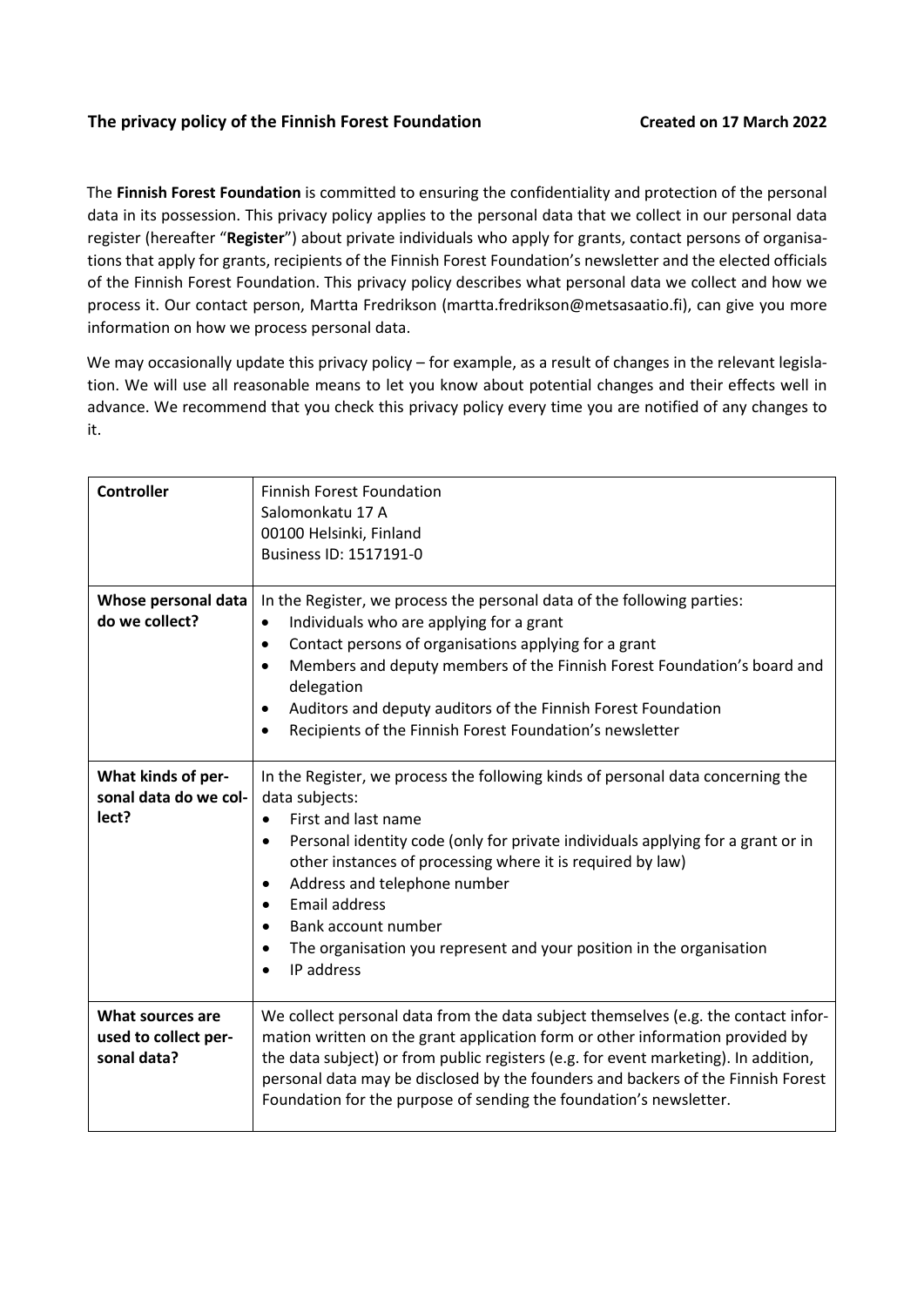| The purpose and le-        | For grant applications, the legal basis for processing your personal data is our le-                                                                                                                                                                         |  |  |  |  |
|----------------------------|--------------------------------------------------------------------------------------------------------------------------------------------------------------------------------------------------------------------------------------------------------------|--|--|--|--|
| gal basis for pro-         | gitimate interests that are based on the purposes stated below.                                                                                                                                                                                              |  |  |  |  |
| cessing your per-          |                                                                                                                                                                                                                                                              |  |  |  |  |
| sonal data                 | We must process the personal data of private individuals and representatives of                                                                                                                                                                              |  |  |  |  |
|                            | organisations that are applying for grants in order to be able to receive and pro-                                                                                                                                                                           |  |  |  |  |
|                            | cess applications and report on awarded grants.                                                                                                                                                                                                              |  |  |  |  |
|                            |                                                                                                                                                                                                                                                              |  |  |  |  |
|                            | The processing of private individuals' personal identity codes is required by law.                                                                                                                                                                           |  |  |  |  |
|                            | The Finnish Forest Foundation has a legal obligation to relay information concern-                                                                                                                                                                           |  |  |  |  |
|                            | ing the awarding of grants to pension insurance companies (e.g. the Farmers' So-                                                                                                                                                                             |  |  |  |  |
|                            |                                                                                                                                                                                                                                                              |  |  |  |  |
|                            | cial Insurance Institution Mela) and the Finnish Tax Administration.                                                                                                                                                                                         |  |  |  |  |
|                            |                                                                                                                                                                                                                                                              |  |  |  |  |
|                            | For the Finnish Forest Foundation's elected officials, the legal basis for processing                                                                                                                                                                        |  |  |  |  |
|                            | personal data consists of the Finnish Forest Foundation's legitimate interests and                                                                                                                                                                           |  |  |  |  |
|                            | the obligations imposed by the Foundations Act. The processing of elected offi-                                                                                                                                                                              |  |  |  |  |
|                            | cials' personal data is legitimate when it is performed for the purpose of carrying                                                                                                                                                                          |  |  |  |  |
|                            | out the foundation's operations and complying with the obligations imposed by                                                                                                                                                                                |  |  |  |  |
|                            | the Foundations Act.                                                                                                                                                                                                                                         |  |  |  |  |
|                            |                                                                                                                                                                                                                                                              |  |  |  |  |
|                            | The IP addresses collected by the Finnish Forest Foundation are processed on the                                                                                                                                                                             |  |  |  |  |
|                            | basis of the Finnish Forest Foundation's legitimate interests because the pro-                                                                                                                                                                               |  |  |  |  |
|                            | cessing of IP addresses is essential for maintaining the Finnish Forest Foundation's                                                                                                                                                                         |  |  |  |  |
|                            |                                                                                                                                                                                                                                                              |  |  |  |  |
|                            | website. IP addresses are not processed more extensively than what is required by                                                                                                                                                                            |  |  |  |  |
|                            | the technical maintenance of the website.                                                                                                                                                                                                                    |  |  |  |  |
|                            | The processing of the personal data disclosed to the Finnish Forest Foundation by<br>its backers and founders for the purpose of sending the foundation's newsletter is<br>carried out on the basis of the Finnish Forest Foundation's legitimate interests. |  |  |  |  |
|                            | The personal data disclosed by the backers and founders of the Finnish Forest<br>Foundation will only be used for the purpose of sending the foundation's newslet-<br>ter.                                                                                   |  |  |  |  |
|                            |                                                                                                                                                                                                                                                              |  |  |  |  |
|                            | The personal data submitted while subscribing to the newsletter via the Finnish<br>Forest Foundation's website will be processed on the basis of the subscriber's con-<br>sent and will only be used for sending the newsletter.                             |  |  |  |  |
|                            |                                                                                                                                                                                                                                                              |  |  |  |  |
|                            | The processing of your personal data will not affect you in any other way. We will                                                                                                                                                                           |  |  |  |  |
|                            | not process your personal data for purposes other than those stated in this pri-                                                                                                                                                                             |  |  |  |  |
|                            | vacy policy.                                                                                                                                                                                                                                                 |  |  |  |  |
|                            |                                                                                                                                                                                                                                                              |  |  |  |  |
| <b>Regular disclosures</b> | We can transfer your personal data to our partners and subcontractors, which                                                                                                                                                                                 |  |  |  |  |
| of personal data and       | have been described below.                                                                                                                                                                                                                                   |  |  |  |  |
| transfers to third         |                                                                                                                                                                                                                                                              |  |  |  |  |
| parties                    | For grant payments, the Finnish Forest Foundation's subcontractor is Balance-                                                                                                                                                                                |  |  |  |  |
|                            | Team Oy (0981020-2), an accounting firm to which the Finnish Forest Foundation                                                                                                                                                                               |  |  |  |  |
|                            | transfers the personal data that is required for making payments.                                                                                                                                                                                            |  |  |  |  |
|                            |                                                                                                                                                                                                                                                              |  |  |  |  |
|                            | For sending the newsletter, the Finnish Forest Foundation's subcontractor is                                                                                                                                                                                 |  |  |  |  |
|                            | Avenis Oy (1908926-0), to which the Finnish Forest Foundation transfers the infor-                                                                                                                                                                           |  |  |  |  |
|                            | mation disclosed by the backers and founders of the Finnish Forest Foundation                                                                                                                                                                                |  |  |  |  |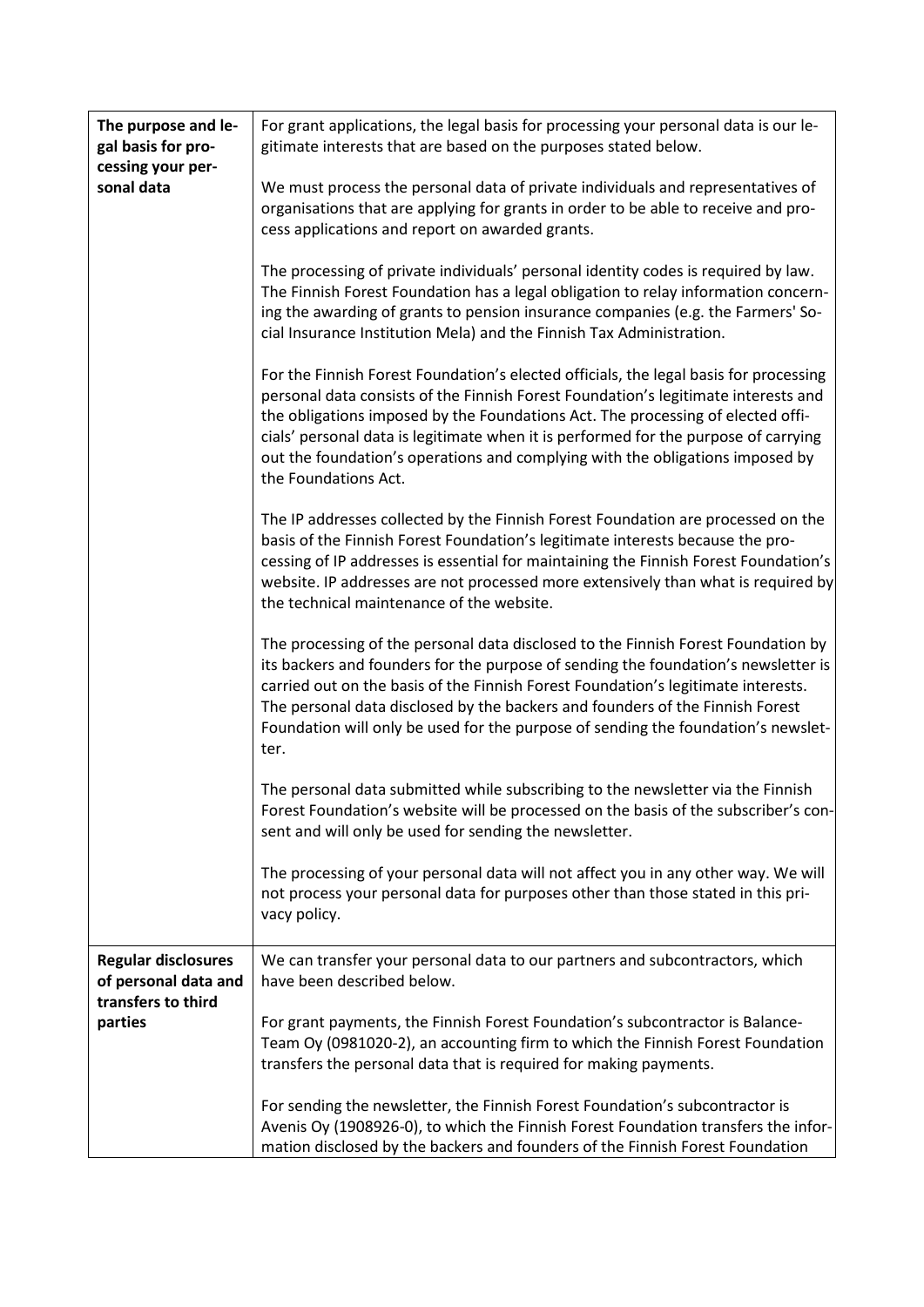|                                                                  | that is required for sending the foundation's newsletter (i.e. first and last name<br>and email address).                                                                                                                                                                                                                                                                                                                                                                                                                                                                                                      |  |  |  |
|------------------------------------------------------------------|----------------------------------------------------------------------------------------------------------------------------------------------------------------------------------------------------------------------------------------------------------------------------------------------------------------------------------------------------------------------------------------------------------------------------------------------------------------------------------------------------------------------------------------------------------------------------------------------------------------|--|--|--|
|                                                                  | For grant application system, the Finnish Forest Foundation's subcontractor is As-<br>picore Oy 0673355-5.                                                                                                                                                                                                                                                                                                                                                                                                                                                                                                     |  |  |  |
|                                                                  | Our partners and subcontractors can process your personal data only for the pur-<br>pose of carrying out maintenance or other tasks for us. We will always ensure that<br>our partners and subcontractors will not process the transferred personal data for<br>any other purpose or disclose the personal data to third parties.                                                                                                                                                                                                                                                                              |  |  |  |
|                                                                  | We may also be required to share your personal data with the authorities in ac-<br>cordance with the relevant legislation (e.g. the Foundations Act or any other act<br>that applies to the Finnish Forest Foundation). Information about those who re-<br>ceived a personal grant worth more than EUR 1,000 is disclosed to pension insur-<br>ance companies (e.g. Farmers' Social Insurance Institution Mela) and the Finnish<br>Tax Administration as required by law.                                                                                                                                      |  |  |  |
| Transfer of your per-<br>sonal data outside<br>the EU or the EEA | We will not transfer your personal data outside the EU or the EEA.                                                                                                                                                                                                                                                                                                                                                                                                                                                                                                                                             |  |  |  |
| <b>Principles of storing</b><br>personal data                    | For grant applications that resulted in the awarding of a grant, personal data is<br>stored in the Register for 10 years from the reception of the report on grant use.                                                                                                                                                                                                                                                                                                                                                                                                                                        |  |  |  |
|                                                                  | The grant applications that did not result in the awarding of a grant will be stored<br>in the Register for three years from the processing of the application.                                                                                                                                                                                                                                                                                                                                                                                                                                                |  |  |  |
|                                                                  | The email addresses disclosed to the Finnish Forest Foundation for the purpose of<br>newsletter subscription and delivery will be stored in the Register for a maximum<br>of two years from the day the email address was received, unless the Finnish For-<br>est Foundation founder or backer or the data subject requests the removal of the<br>email address before the end of the maximum storage period. The Finnish Forest<br>Foundation regularly updates its mailing list, which consists of newsletter recipi-<br>ents, to ensure that the personal data disclosed to it is accurate and up to date. |  |  |  |
|                                                                  | Please note that your personal data may need to be stored for longer than what<br>was stated above if the relevant legislation or our contractual obligations with<br>third parties require the data to be stored for a longer period of time.                                                                                                                                                                                                                                                                                                                                                                 |  |  |  |
| The rights of the data                                           | In accordance with the applicable data protection legislation, you have the right,                                                                                                                                                                                                                                                                                                                                                                                                                                                                                                                             |  |  |  |
| subject                                                          | at any time, to:                                                                                                                                                                                                                                                                                                                                                                                                                                                                                                                                                                                               |  |  |  |
|                                                                  | be informed about the processing of your personal data,<br>٠                                                                                                                                                                                                                                                                                                                                                                                                                                                                                                                                                   |  |  |  |
|                                                                  | access your personal data and check the personal data concerning yourself<br>٠                                                                                                                                                                                                                                                                                                                                                                                                                                                                                                                                 |  |  |  |
|                                                                  | that we have processed,                                                                                                                                                                                                                                                                                                                                                                                                                                                                                                                                                                                        |  |  |  |
|                                                                  | request the rectification or completion of inaccurate or incomplete personal<br>data,                                                                                                                                                                                                                                                                                                                                                                                                                                                                                                                          |  |  |  |
|                                                                  | request the erasure of your personal data,                                                                                                                                                                                                                                                                                                                                                                                                                                                                                                                                                                     |  |  |  |